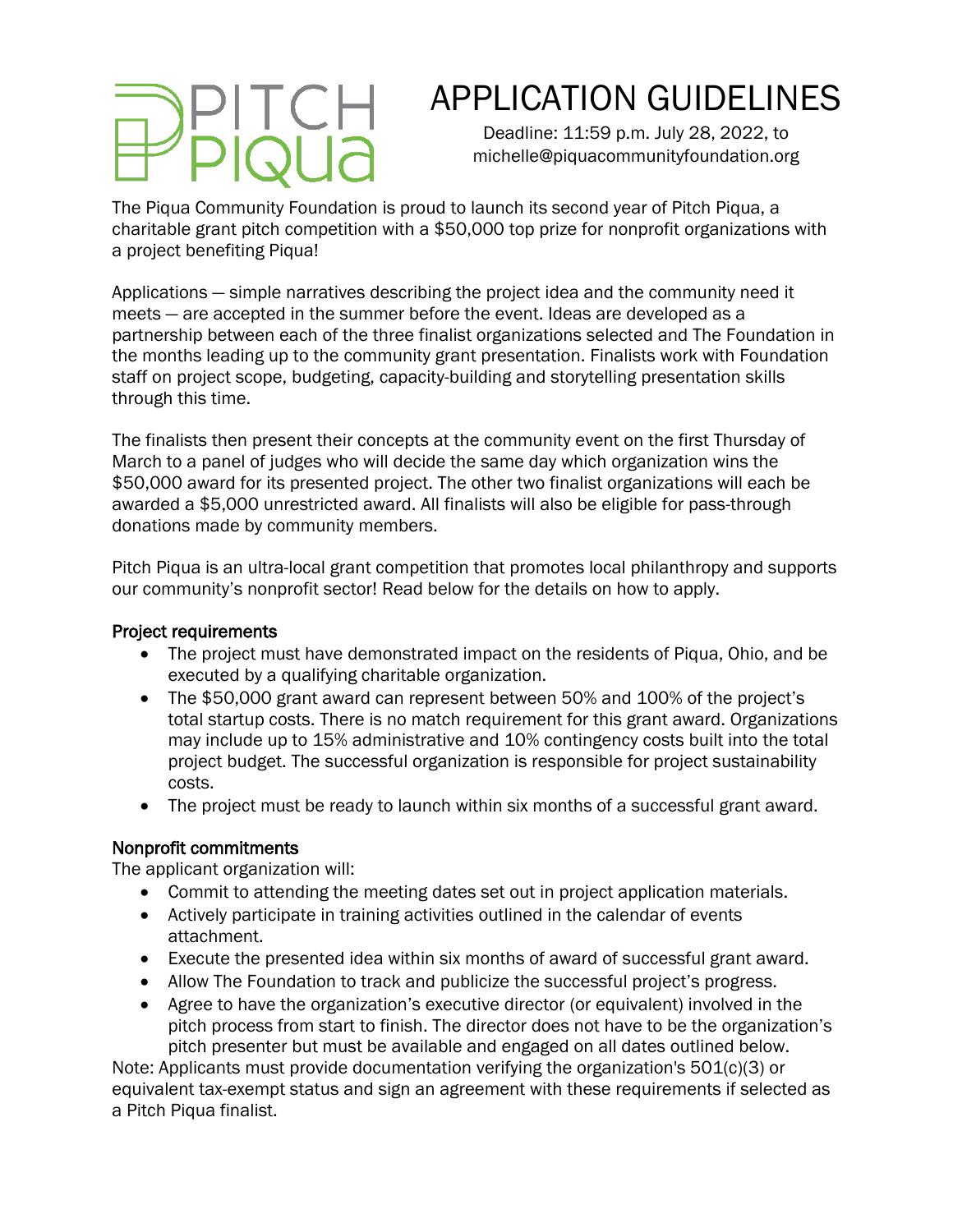# APPLICATION GUIDELINES

Deadline: 11:59 p.m. July 28, 2022, to michelle@piquacommunityfoundation.org

To apply, complete a narrative of no more than two pages including the following details:

- $\circ$  Name, phone number(s) and email address of primary organizational contact person
- $\circ$  Name, mission and federal ID # of charitable organization
- $\circ$  Names and titles of executive director (or equivalent) and other key organization representatives involved in the project
- $\circ$  Description of the community need this project addresses as well as data or other evidence that supports the identified need
- $\circ$  Description of the proposed project and how it fulfills the identified need
- o Estimate of the project's total startup costs
- o Explanation of how the project may be sustained after startup costs
- o Optional but helpful attachments not included in the two-page narrative limit:
	- o Draft startup and sustainability budget for the project
	- o Images depicting your project's components, goals and/or beneficiaries

Note: Write to an audience who may not be familiar with your project or your organization. Be concise but provide ample detail for reviewers to fully understand the project's scope, cost and impact.

Applications are accepted in Microsoft Word or PDF format by email to michelle@piquacommunityfoundation.org through 11:59 p.m. Thursday, July 28, 2022.

## Judging criteria

- 30% Impact on Piqua residents
- 20% Evidence of a demonstrated community need
- 20% Readiness for launch
- 20% Sustainability of project
- 10% Quality of presentation

# Mark your calendar now

Organizations' executive directors and other desired representatives must be available:

- Between 10 a.m. and 3 p.m. Wednesday, August 31, 2022, for interviews if selected as a semi-finalist. Interview times will be assigned the week preceding. The three finalists selected following the interviews will be notified in early September.
- For trainings and meetings between October 2022 and March 2023, the dates and times of which will be collaboratively decided upon after finalists are named.
- From noon to 8 p.m. Thursday, March 2, 2023, for the Pitch Piqua public event.

We ask that you keep your project concept limited to your organization and key partners. Finalists' concepts will be unveiled publicly at the Pitch Piqua event, after you have fully developed your ideas alongside Foundation staff.

Questions should be directed to The Foundation at michelle@piquacommunityfoundation.org or 937.615.9080. We look forward to learning about your project!